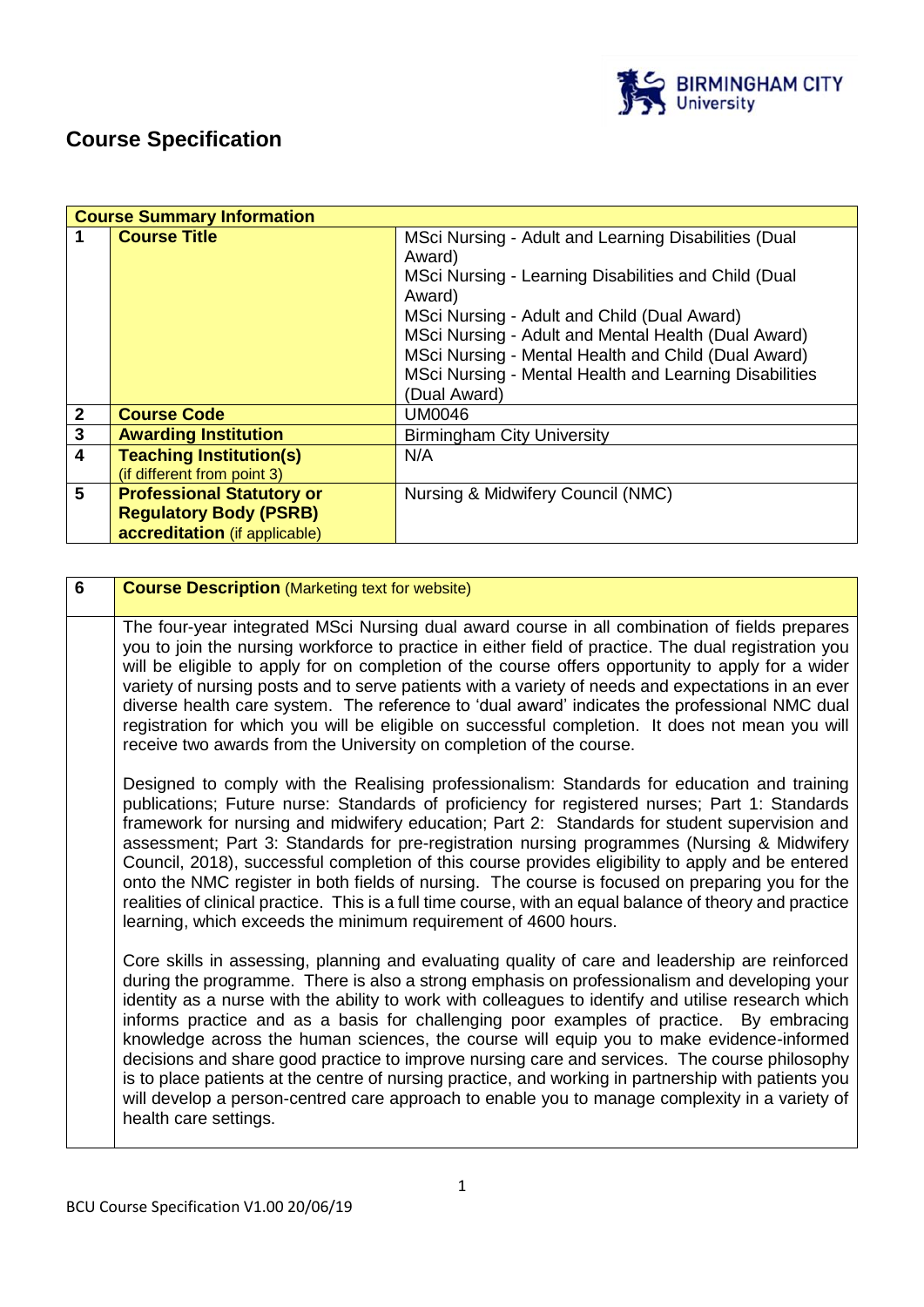

To help you achieve professional registration you will be stepping into a School of Nursing & Midwifery that prides itself in excellence, with national expertise and experience in delivering high quality nursing courses in partnership with clinical centres of excellence, including some of the largest teaching hospitals in Europe. Throughout the four years, practice placements will alternate to fit your dual course. Practice learning experiences may be within community, hospital or home environment settings and at a location anywhere within the West Midlands region and beyond. Whilst on placement you will be supported, supervised and assessed by suitably prepared practice and academic staff to develop your knowledge and skills.

We are committed to providing excellent, innovative, learning, teaching and assessment experiences. We use technology to enhance your learning, through lectures, seminars, skills, simulation and virtual learning. Engagement of practice partners and service users in all areas of learning, teaching and assessment is integral to our approach. Our evidence based curriculum will empower students to contribute to the provision of high quality holistic care both during their studies and in their future profession.

For the undergraduate this is an exciting programme which offers the opportunity to study and practice in two fields of nursing and in year four - study at Masters level. Studying at level 7 will also provide insight into post graduate study, and provide the foundation for potential opportunities in research and practice development.

| $\overline{7}$ | <b>Course Awards</b>                                                                                                                                                                                                                                                                                                                                              |                               |                                                                 |  |
|----------------|-------------------------------------------------------------------------------------------------------------------------------------------------------------------------------------------------------------------------------------------------------------------------------------------------------------------------------------------------------------------|-------------------------------|-----------------------------------------------------------------|--|
| 7a             | <b>Name of Final Award</b>                                                                                                                                                                                                                                                                                                                                        | <b>Level</b>                  | <b>Credits</b><br><b>Awarded</b>                                |  |
|                | MSci Nursing - Adult and Learning Disabilities (Dual Award)<br>MSci Nursing - Learning Disabilities and Child (Dual Award)<br>MSci Nursing - Adult and Child (Dual Award)<br>MSci Nursing - Adult and Mental Health (Dual Award)<br>MSci Nursing - Mental Health and Child (Dual Award)<br>MSci Nursing - Mental Health and Learning Disabilities (Dual<br>Award) | $\overline{7}$                | 480                                                             |  |
| 7b             | <b>Exit Awards and Credits Awarded</b>                                                                                                                                                                                                                                                                                                                            |                               |                                                                 |  |
|                | Certificate of Higher Education: Studies in Health Care<br>Diploma of Higher Education: Studies in Health Care<br>Bachelor of Science: Studies in Health Care                                                                                                                                                                                                     | Level 4<br>Level 5<br>Level 6 | 120<br>240<br>Minimum of<br>300 of which<br>60 must be at<br>L6 |  |
|                | Bachelor of Science (Hons): Studies in Health Care                                                                                                                                                                                                                                                                                                                | Level 6                       | 360                                                             |  |
|                | These interim awards do not allow for application to the NMC for<br>registration.                                                                                                                                                                                                                                                                                 |                               |                                                                 |  |

| 8 | <b>Derogation from the University Regulations</b>                                                                           |
|---|-----------------------------------------------------------------------------------------------------------------------------|
|   | The following derogations will be applied to the course:                                                                    |
|   | 1. For modules with more than one item of assessment, all items of assessment must be<br>passed in order to pass the module |
|   | 2. Compensation of marginally failed modules is not permitted                                                               |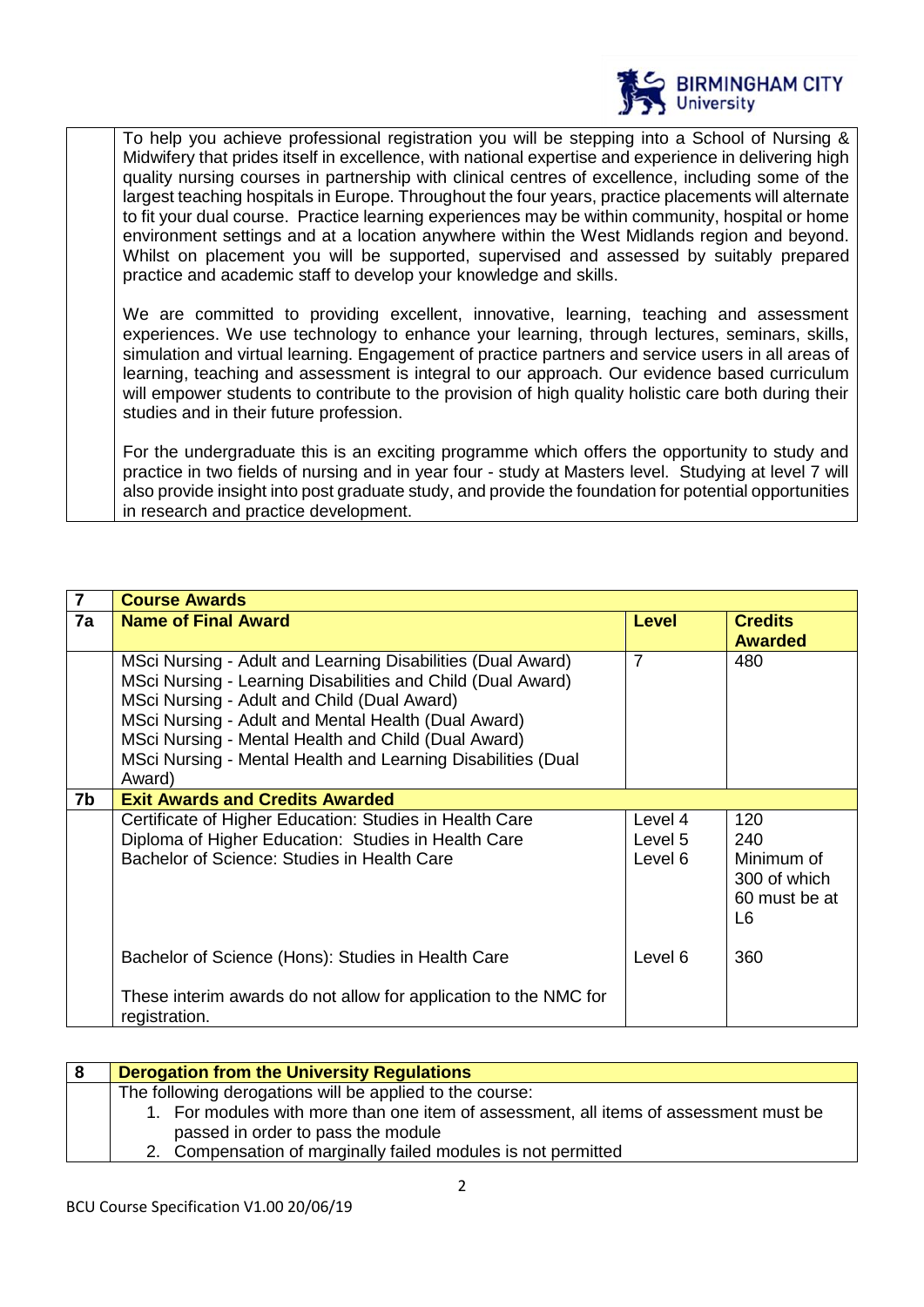

| 3. Condonement of failed modules is not permitted                                                                                                                                                                                                                           |
|-----------------------------------------------------------------------------------------------------------------------------------------------------------------------------------------------------------------------------------------------------------------------------|
| 4. The maximum registration period within which to complete the course is the standard<br>length of the course plus 3 years                                                                                                                                                 |
| 5. Students who have failed their placement twice during Level 4 will not have the right to<br>repeat level 4                                                                                                                                                               |
| 6. Students may be permitted to transfer between courses after the Monday of week 4 of<br>semester one, where this transfer is to another field of nursing. This is only possible if the<br>student is successful at interview with the relevant field and deemed suitable. |
|                                                                                                                                                                                                                                                                             |

| 9          | <b>Delivery Patterns</b>                                                                                                                 |                             |                          |            |
|------------|------------------------------------------------------------------------------------------------------------------------------------------|-----------------------------|--------------------------|------------|
|            | <b>Mode(s) of Study</b>                                                                                                                  | <b>Location(s) of Study</b> | <b>Duration of Study</b> | Code(s)    |
| Full time. | 50% practice: 50%<br>theory to achieve NMC<br>requirements of<br>minimum 4600 hours,<br>with an equal balance<br>of theory and practice. | <b>City South Campus</b>    | 4 years                  | <b>TBC</b> |

| 10 | <b>Entry Requirements</b> |                                                                                                                                                                                                                                                                                                                                                                                                                                                                                                                                                                                                                                                          |  |
|----|---------------------------|----------------------------------------------------------------------------------------------------------------------------------------------------------------------------------------------------------------------------------------------------------------------------------------------------------------------------------------------------------------------------------------------------------------------------------------------------------------------------------------------------------------------------------------------------------------------------------------------------------------------------------------------------------|--|
|    | Home:                     | The admission requirements for this course are stated on the<br>course page of the BCU website at https://www.bcu.ac.uk/ or can<br>be found by searching for the course entry profile located on the<br><b>UCAS</b> website.<br>Level 2 qualifications which must be achieved PRIOR to<br>application for all applicants except Access Students (Please<br>see Access entry requirements below):<br>A minimum of three GCSEs at Grade 4 or above (previously<br>Grade C), must include English Language, Mathematics and<br>one of Biology, Chemistry, Physics, or Science Double/Triple<br>Award or equivalent.<br>Acceptable GCSE Science Equivalents: |  |
|    |                           |                                                                                                                                                                                                                                                                                                                                                                                                                                                                                                                                                                                                                                                          |  |
|    |                           |                                                                                                                                                                                                                                                                                                                                                                                                                                                                                                                                                                                                                                                          |  |
|    |                           |                                                                                                                                                                                                                                                                                                                                                                                                                                                                                                                                                                                                                                                          |  |
|    |                           | <b>BTEC 1st Certificate</b><br><b>BTEC 1st Diploma</b><br>Intermediate GNVQ<br><b>OCR Level 2 National Award</b><br><b>OCR Level 2 National Certificate</b>                                                                                                                                                                                                                                                                                                                                                                                                                                                                                              |  |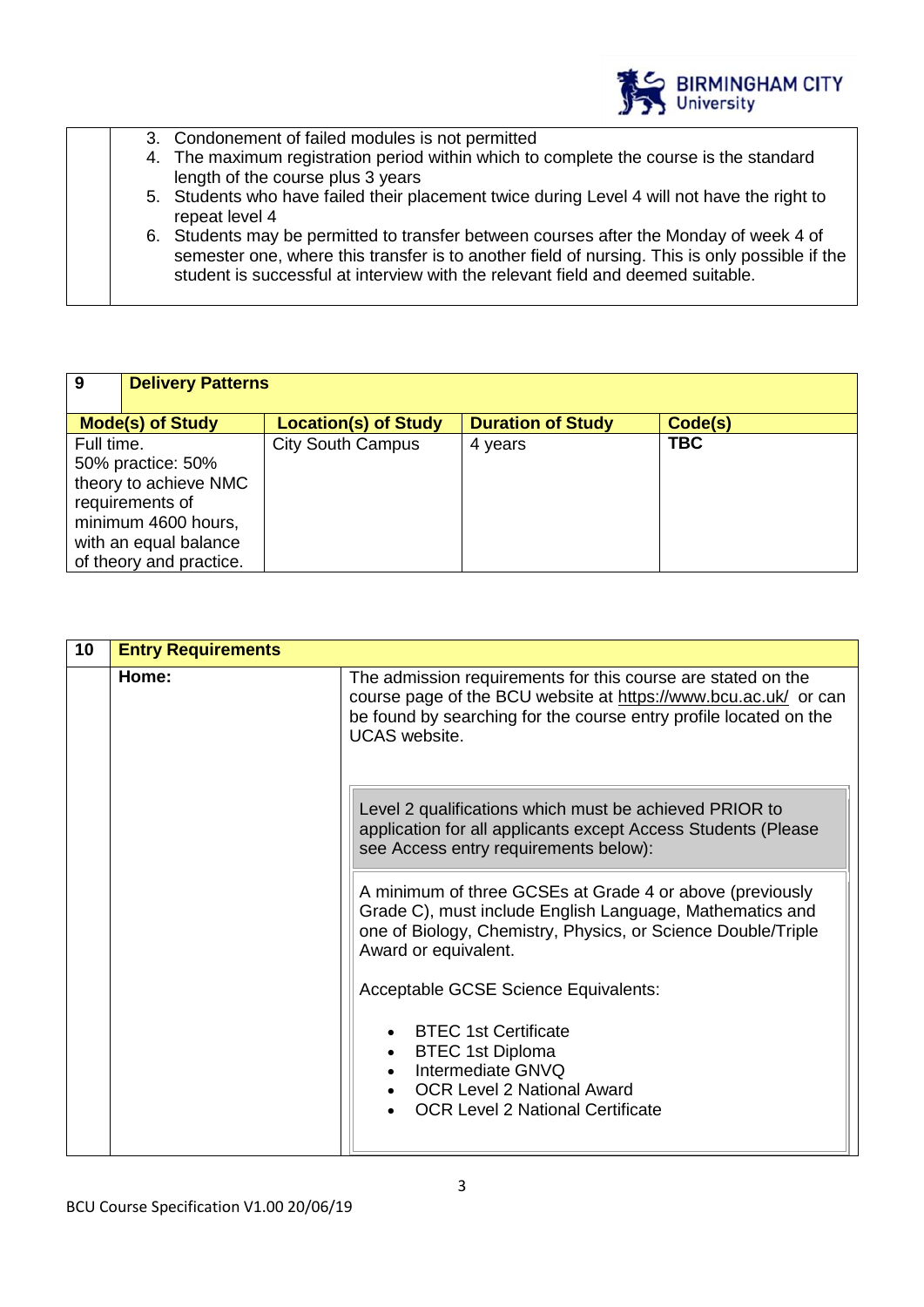

| Acceptable English GCSE Equivalents:                                                                                                                                                                                                                                                                                                                                                                |
|-----------------------------------------------------------------------------------------------------------------------------------------------------------------------------------------------------------------------------------------------------------------------------------------------------------------------------------------------------------------------------------------------------|
| Key Skills Communication - Level 2<br>Functional Skills English - Level 2                                                                                                                                                                                                                                                                                                                           |
| Acceptable Maths GCSE Equivalents:                                                                                                                                                                                                                                                                                                                                                                  |
| Key Skills Application of Number- Level 2<br>Functional Skills Maths - Level 2                                                                                                                                                                                                                                                                                                                      |
| or                                                                                                                                                                                                                                                                                                                                                                                                  |
|                                                                                                                                                                                                                                                                                                                                                                                                     |
| <b>Irish Leaving Certificate</b><br>A minimum of five Ordinary levels at Grade B3 or above, must<br>include English Language, Mathematics and a Science subject.<br>or                                                                                                                                                                                                                              |
| Scottish qualifications<br>A minimum of five Intermediate Standard 2 or above, must<br>include English Language, Mathematics and a Science subject.                                                                                                                                                                                                                                                 |
| Plus one of the following Level 3 qualifications which you may<br>be working towards: (Except Access students - please see<br>entry requirements below)                                                                                                                                                                                                                                             |
| <b>GCE A/A2 Level</b><br>128 UCAS points from a maximum of three A/A2 level passes,<br>which must include one of Health and Social Care, Human<br>Biology, Biology, Physics, Chemistry, Applied Science,<br>Psychology or Social Science at Grade B. A typical offer would<br>be ABB.<br>General Studies, Critical Thinking and Extended Project are not<br>accepted.                               |
| <b>GCE AS/A1 Level</b><br>Must achieve a minimum of 128 tariff points from a maximum of<br>two AS/A1 Level passes, plus a maximum of two A/A2 Level<br>passes at Grade C or above, which must include one of<br>Health and Social Care, Human Biology, Biology, Physics,<br>Chemistry, Psychology or Social Science.<br>General Studies and Critical Thinking and Extended Project not<br>accepted. |
| BTEC Extended Diploma in Health and Social Care Society,<br>Health and Development, Science or equivalents 128 UCAS<br>points from a DDD profile.                                                                                                                                                                                                                                                   |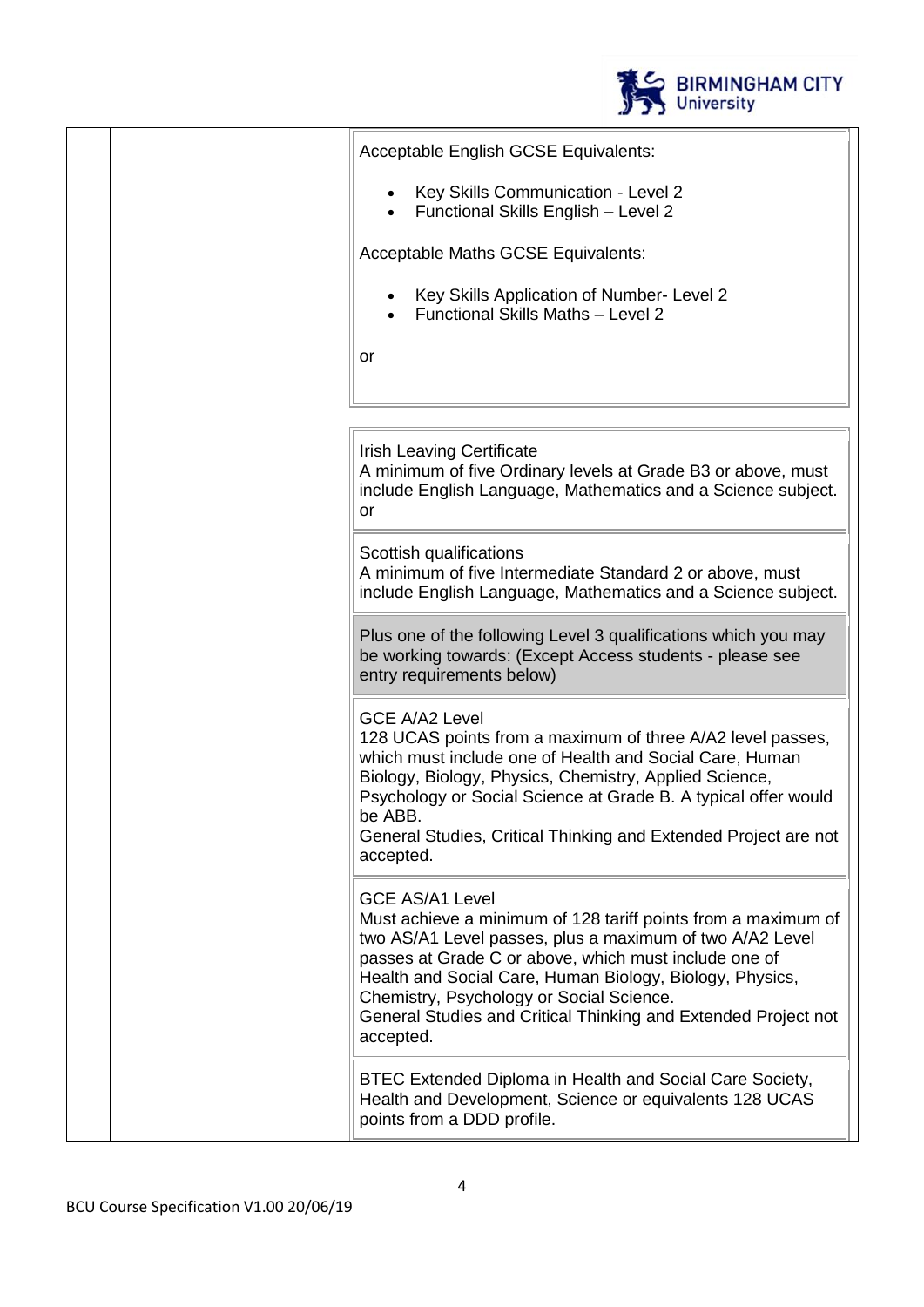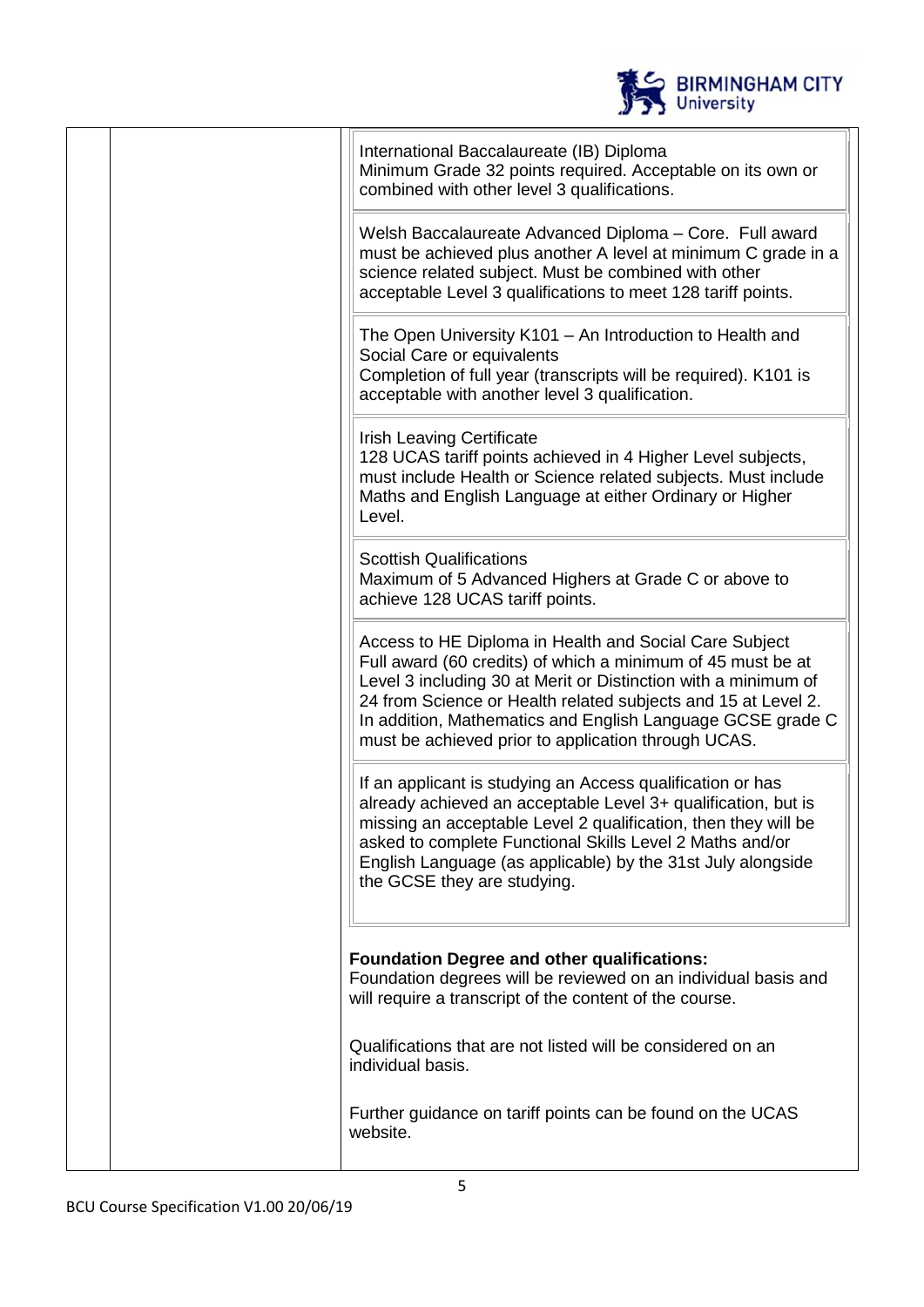|                | BIRMINGHAM CITY                                                                                                                                                                                                                                                                                                                                                                                                                                           |  |  |
|----------------|-----------------------------------------------------------------------------------------------------------------------------------------------------------------------------------------------------------------------------------------------------------------------------------------------------------------------------------------------------------------------------------------------------------------------------------------------------------|--|--|
|                | <b>Recognition of Prior Learning</b>                                                                                                                                                                                                                                                                                                                                                                                                                      |  |  |
|                | Recognition of prior learning (RPL) is permitted to up to fifty percent<br>of the programme. RPL will be considered and processed in line<br>with University policy.                                                                                                                                                                                                                                                                                      |  |  |
|                | For NMC registered nurses, we will permit recognition of prior<br>learning that is capable of being mapped to the Standards of<br>proficiency for registered nurses and programme outcomes that<br>may be more than 50 percent of the programme. Any claims will<br>include a review of previous education and training to determine<br>length of programme.                                                                                              |  |  |
|                | Mapping will need to be completed and assessed prior to enrolment<br>to assure that all NMC standard and requirements are met.                                                                                                                                                                                                                                                                                                                            |  |  |
|                | International candidates:                                                                                                                                                                                                                                                                                                                                                                                                                                 |  |  |
|                | Those who meet residency/academic requirements of UK<br>students but whose language is not English will need to hold<br>IELTS with an overall score of at least 7.0.                                                                                                                                                                                                                                                                                      |  |  |
|                | In addition                                                                                                                                                                                                                                                                                                                                                                                                                                               |  |  |
|                | You must provide evidence of having been in general<br>education for a minimum of 10 years<br>You must provide evidence of study within the last five<br>years<br>No offers are made without a face-to-face interview<br>All offers are subject to satisfactory Occupational Health<br>Clearance, Disclosure and Barring Service report and,<br>registration with Independent Safeguarding Authority<br>You should be aware that qualifications, personal |  |  |
|                | statement, interview and references all form part of the<br>selection criteria for this course<br>You should be also be aware that completion of your<br>$\bullet$<br>UCAS application form indicates your digital and<br>technological capability to meet course outcomes and this<br>forms part of the selection criteria for this course                                                                                                               |  |  |
| EU:            | IELTS score of 7.0                                                                                                                                                                                                                                                                                                                                                                                                                                        |  |  |
| International: | IELTS score of 7.0                                                                                                                                                                                                                                                                                                                                                                                                                                        |  |  |
| Access:        | Health and Social Care Access to Higher Education                                                                                                                                                                                                                                                                                                                                                                                                         |  |  |

| l 11 | <b>Course Learning Outcomes</b> |
|------|---------------------------------|
|      | : Aim<br>Course r               |
|      |                                 |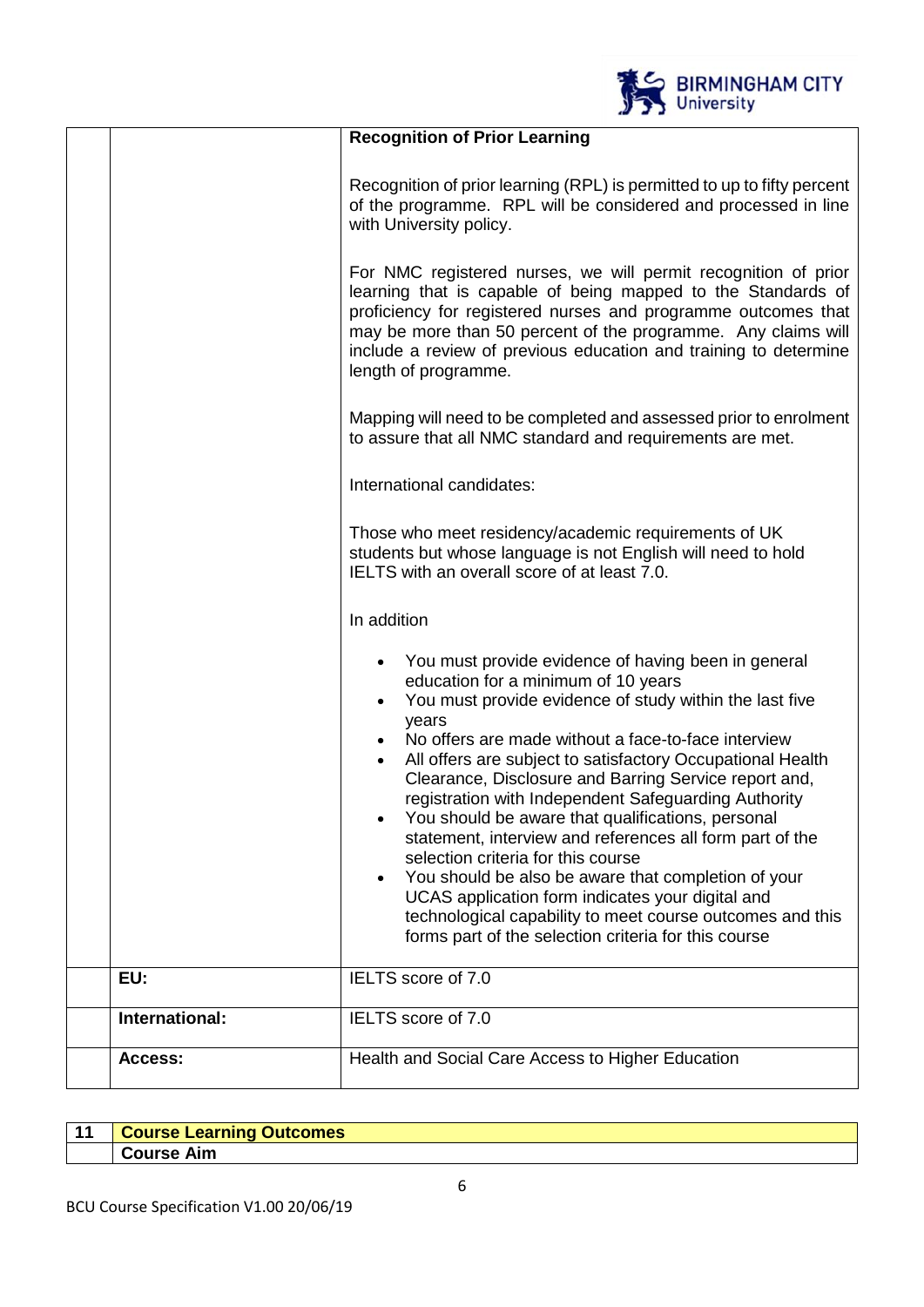

|                | To prepare graduate nurses who are able to provide, lead and coordinate compassionate,<br>research informed and evidence based, person-centred care whilst working as an integral<br>member of the interdisciplinary team.                        |
|----------------|---------------------------------------------------------------------------------------------------------------------------------------------------------------------------------------------------------------------------------------------------|
|                | Upon completion of the course, students will be able to identify, analyse, critically appraise<br>and manage:                                                                                                                                     |
| 1              | The provision of person-centred, safe and compassionate care, demonstrating excellent<br>communication whilst reflecting upon your own accountability.                                                                                            |
| $\overline{2}$ | The delivery of high quality research informed evidence based care in order to make a<br>difference to individuals, families and their communities across the lifespan to promote good<br>health and protect against disease and ill health.      |
| $\mathbf{3}$   | The assessment and prioritisation of individual needs to plan and deliver care taking into<br>account culture, diversity and the uniqueness of the individual.                                                                                    |
| 4              | The provision and evaluation of high standard sensitive holistic nursing care across a range of<br>settings using research-informed critical thinking and evolving technologies.                                                                  |
| $5\phantom{1}$ | The application of leadership and sound decision making skills in order to demonstrate<br>commitment to partnership working within the interdisciplinary team and wider community in<br>order to plan and deliver exceptional collaborative care. |
| 6              | The monitoring and improvement of treatment, and quality of care; and the assessment and<br>management of risks to safety and the experiences of those they work with.                                                                            |
| $\overline{7}$ | The impact that inspirational leadership has on the co-ordination and management of care<br>across a range of organisations in line with local and national policies.                                                                             |

| 12  | <b>Course Requirements</b>                                                                                                                                                     |                                         |    |
|-----|--------------------------------------------------------------------------------------------------------------------------------------------------------------------------------|-----------------------------------------|----|
|     |                                                                                                                                                                                |                                         |    |
| 12a | In order to fully complete this course and be eligible for application for entry onto NMC register,<br>a student must successfully achieve 480 credits.<br>Level 4- Integrated |                                         |    |
|     | <b>Module Code</b><br><b>Credit Value</b><br><b>Module Name</b><br>(All Pathways, Integrated Theory)                                                                           |                                         |    |
|     | What is nursing?<br><b>NUR4031</b><br>20                                                                                                                                       |                                         |    |
|     | <b>NUR4032</b><br>Assessing needs and planning care<br>20                                                                                                                      |                                         |    |
|     | Providing and evaluating care<br><b>NUR4033</b><br>20                                                                                                                          |                                         |    |
|     | <b>NUR4034</b>                                                                                                                                                                 | Introduction to leadership and teamwork | 20 |
|     | <b>NUR4035</b>                                                                                                                                                                 | <b>Professional Practice 1</b>          | 40 |

# **Level 5- Integrated**

| <b>Module Code</b> | <b>Module Name</b>                               | <b>Credit Value</b> |  |
|--------------------|--------------------------------------------------|---------------------|--|
|                    | (All Pathways, Integrated Theory)                |                     |  |
| 2.1                | Complex care 1: assessing and planning           | 20                  |  |
| $\overline{2.2}$   | Complex care 2: providing and evaluating care    | 20                  |  |
| $\overline{2.3}$   | Improving quality and safety in a global context | 20                  |  |
| 2.4                | Leadership and co-ordinating care                | 20                  |  |
| 2.5                | <b>Professional Practice 2</b>                   | 40                  |  |

**Level 6: Adult**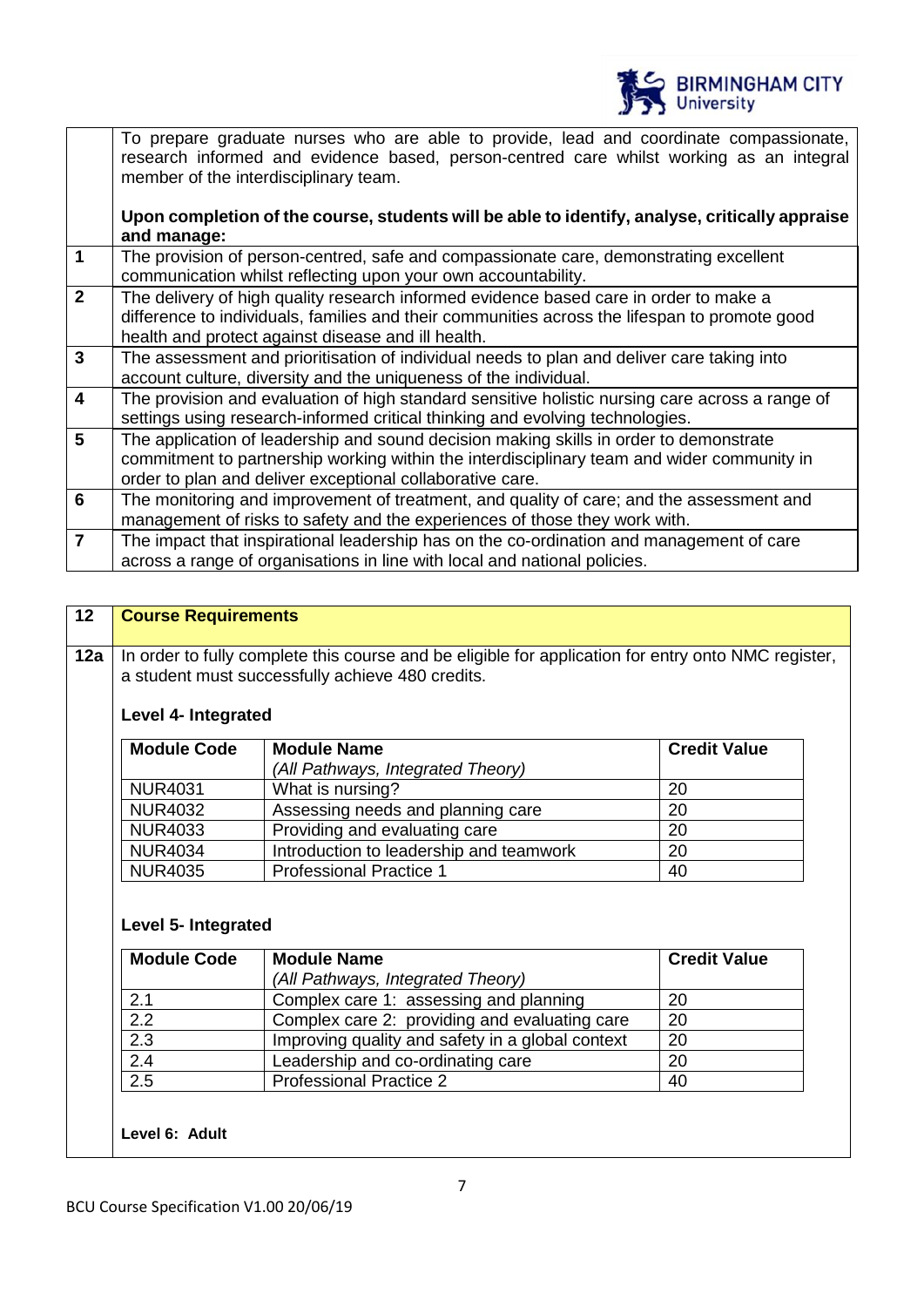

| <b>Module Code</b> | <b>Module Name</b>                                                 | <b>Credit Value</b> |
|--------------------|--------------------------------------------------------------------|---------------------|
| 3.1A               | Nursing care: adult                                                | 20                  |
| 3.2A               | Medicines management and applied physiology in<br>adult nursing    | 20                  |
| 3.3A               | Leadership and decision making in adult nursing                    | 20                  |
| 3.4A               | Delivering high quality, safe nursing care within adult<br>nursing | 20                  |
| 3.5                | <b>Professional Practice 3</b>                                     | 40                  |

## **Level 6: Child**

| <b>Module Code</b> | <b>Module Name</b>                                                                          | <b>Credit Value</b> |
|--------------------|---------------------------------------------------------------------------------------------|---------------------|
| 3.1C               | Nursing care: children and young people                                                     | 20                  |
| 3.2C               | Medicines management and applied physiology in<br>children and young peoples' nursing       | 20                  |
| 3.3C               | Leadership and decision making in children and young<br>peoples' nursing                    | 20                  |
| 3.4C               | Delivering high quality, safe nursing care for children,<br>young people and their families | 20                  |
| 3.5                | <b>Professional Practice 3</b>                                                              | 40                  |

# **Level 6: Learning Disabilities**

| <b>Module Code</b> | <b>Module Name</b>                                                                  | <b>Credit Value</b> |
|--------------------|-------------------------------------------------------------------------------------|---------------------|
| 3.1LD              | Nursing care: learning disabilities                                                 | 20                  |
| 3.2LD              | Medicines management and applied physiology in<br>learning disabilities nursing     | 20                  |
| 3.3LD              | Leadership and decision making in learning disabilities<br>nursing                  | 20                  |
| 3.4LD              | Delivering high quality, safe nursing care for people<br>with learning disabilities | 20                  |
| 3.5                | <b>Professional Practice 3</b>                                                      | 40                  |

#### **Level 6: Mental Health**

| <b>Module Code</b> | <b>Module Name</b>                                                         | <b>Credit Value</b> |
|--------------------|----------------------------------------------------------------------------|---------------------|
| 3.1MH              | Nursing care: mental health                                                | 20                  |
| 3.2MH              | Medicines management and applied physiology in<br>mental health nursing    | 20                  |
| 3.3MH              | Leadership and decision making in mental health<br>nursing                 | 20                  |
| 3.4MH              | Delivering high quality, safe nursing care within mental<br>health nursing | 20                  |
| 3.5                | <b>Professional Practice 3</b>                                             | 40                  |

## **Level 7: Adult**

| <b>Module</b><br>Code | <b>Module Name</b> | <b>Credit Value</b> |  |
|-----------------------|--------------------|---------------------|--|
|                       |                    |                     |  |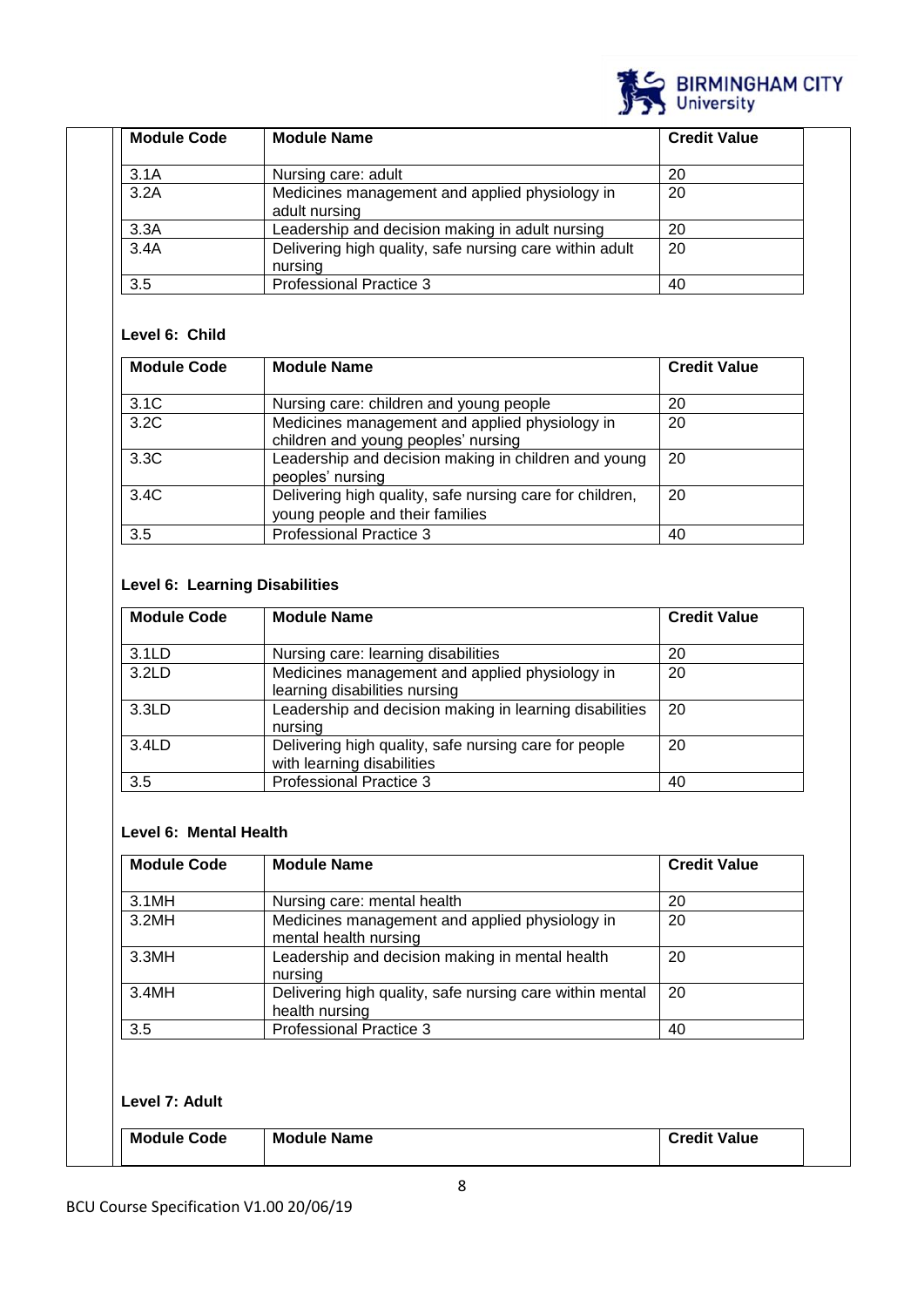

| 4.1A | Appraising nursing care: adult                                                 | 20 |
|------|--------------------------------------------------------------------------------|----|
| 4.2A | Research based medicines management and applied<br>physiology in adult nursing | 20 |
| 4.3A | Research based leadership and decision making in<br>adult nursing              | 20 |
| 4.4A | Delivering research based safe quality care within<br>adult nursing            | 20 |
| 4.5  | <b>Professional Practice 4</b>                                                 | 40 |

# **Level 7: Child**

| <b>Module Code</b> | <b>Module Name</b>                                 | <b>Credit Value</b> |
|--------------------|----------------------------------------------------|---------------------|
|                    |                                                    |                     |
| 4.1C               | Appraising nursing care: children and young people | 20                  |
| 4.2C               | Research based medicines management and applied    | -20                 |
|                    | physiology in children and young peoples' nursing  |                     |
| 4.3C               | Research based leadership and decision making in   | 20                  |
|                    | children and young peoples' nursing                |                     |
| 4.4C               | Delivering research based safe quality care for    | 20                  |
|                    | children, young people and their families          |                     |
| 4.5                | <b>Professional Practice 4</b>                     | 40                  |

# **Level 7: Learning Disabilities**

| <b>Module Code</b> | <b>Module Name</b>                                                                             | <b>Credit Value</b> |
|--------------------|------------------------------------------------------------------------------------------------|---------------------|
|                    |                                                                                                |                     |
| 4.1LD              | Appraising nursing care: learning disabilities                                                 | 20                  |
| 4.2LD              | Research based medicines management and applied<br>physiology in learning disabilities nursing | 20                  |
| 4.3LD              | Research based leadership and decision making in<br>learning disabilities nursing              | 20                  |
| 4.4LD              | Delivering research based safe quality care for people<br>with learning disabilities           | 20                  |
| 4.5                | <b>Professional Practice 4</b>                                                                 | 40                  |

### **Level 7: Mental Health**

| <b>Module Code</b> | <b>Module Name</b>                                                                     | <b>Credit Value</b> |
|--------------------|----------------------------------------------------------------------------------------|---------------------|
| 4.1MH              | Appraising nursing care: mental health                                                 | 20                  |
| 4.2MH              | Research based medicines management and applied<br>physiology in mental health nursing | 20                  |
| 4.3MH              | Research based leadership and decision making in<br>mental health nursing              | 20                  |
| 4.4MH              | Delivering research based safe quality care in mental<br>health nursing                | 20                  |
| 4.5                | <b>Professional Practice 4</b>                                                         | 40                  |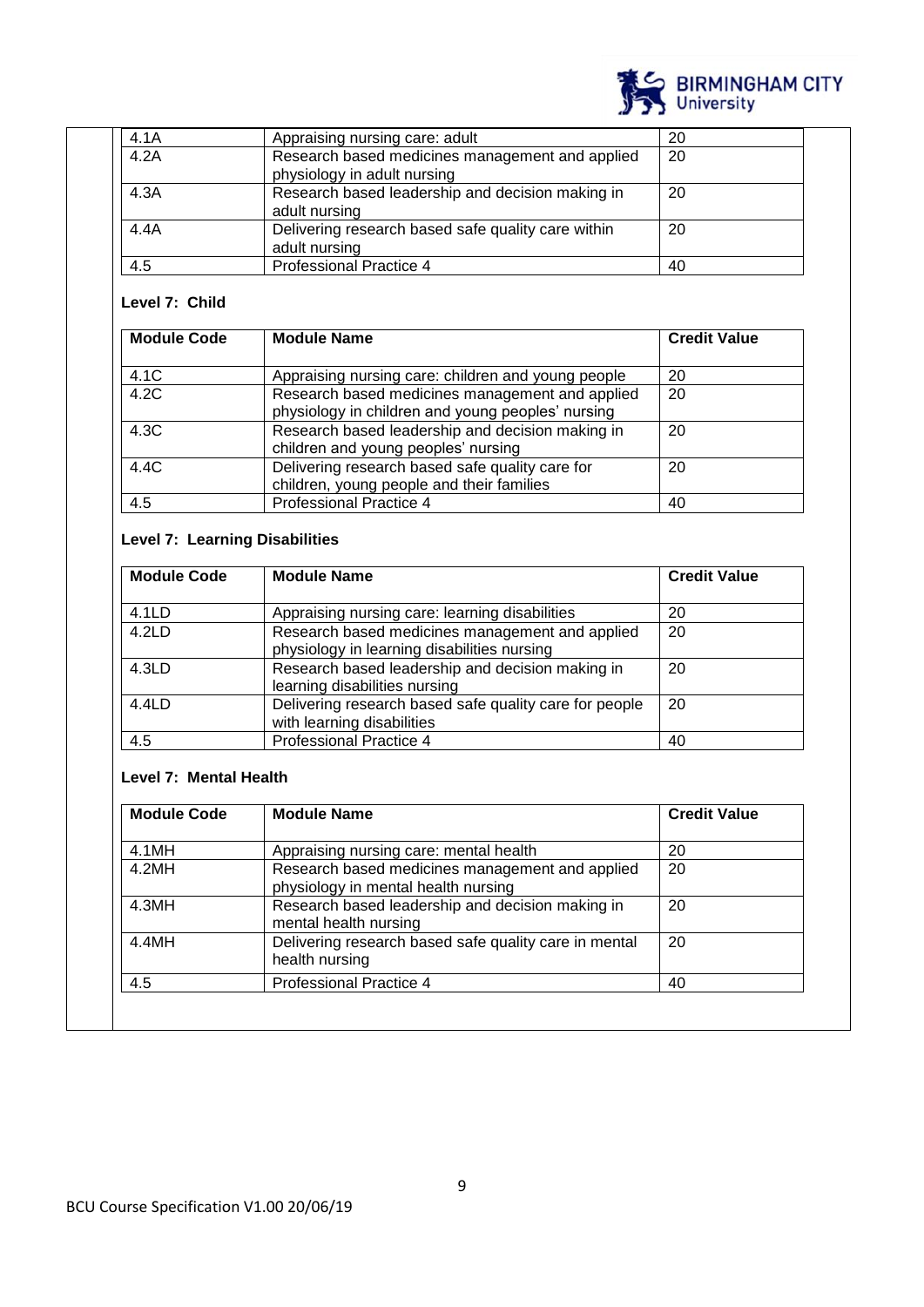

### **12b Structure Diagram**

The structure of the programme is the same for both September and January cohorts. All pathway combinations follow the same structure.

### **Year 1 Integrated Level 4**



**\*For students on the dual award, Professional Practice 1 will be assessed in one field only but will have exposure to both fields of nursing**

## **Year 2 Integrated Level 5**



**\* For students on the dual award, Professional Practice 2 will be assessed in the same field as year 1, with continued exposure to the other field of nursing**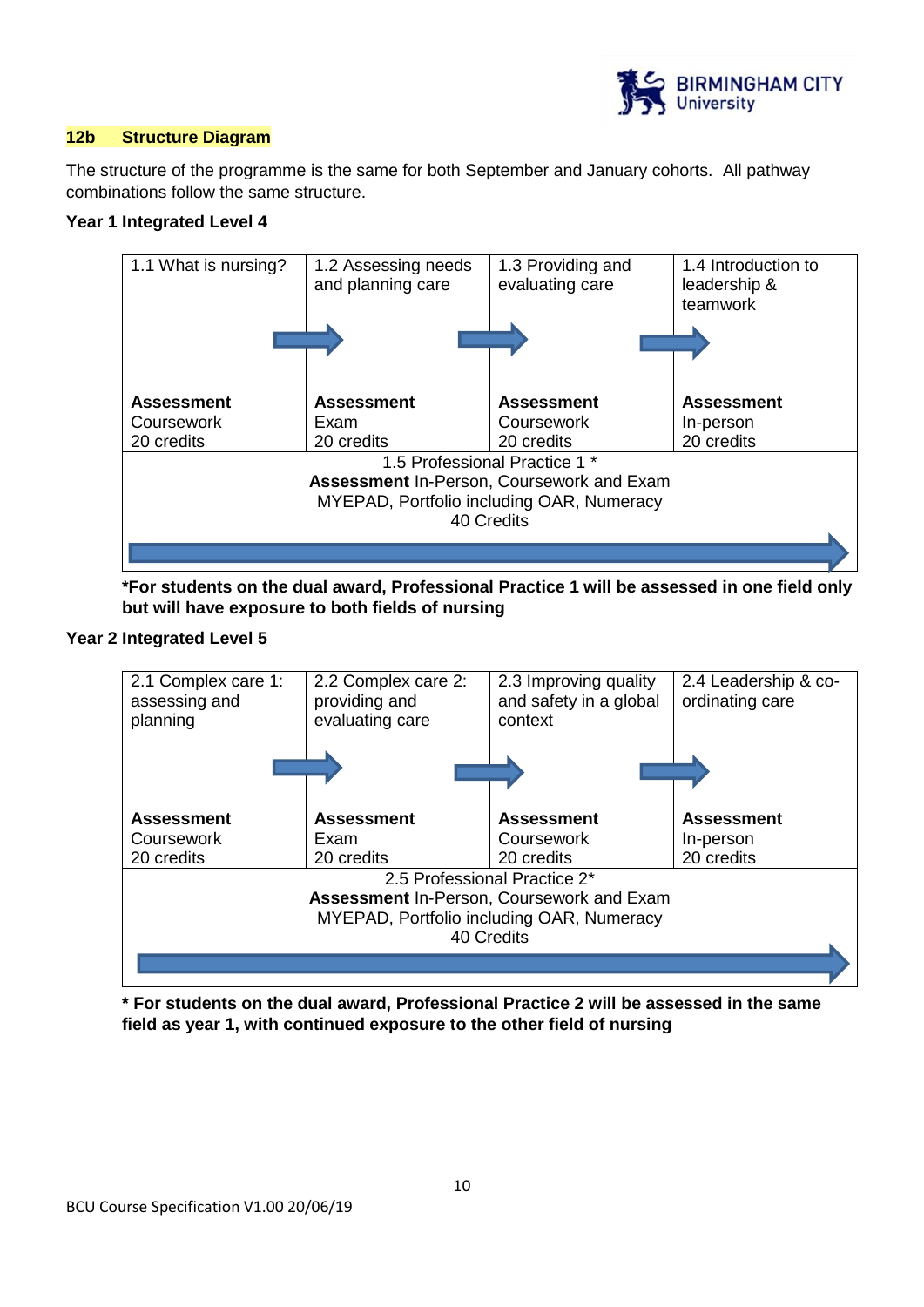

At the end of the second year, students will have been assessed in one field (with exposure to the other). This allows for flexibility in the course for students that wish to transfer to BSc (Hons) Nursing (in the field for which they have been assessed) and continue their training in that single field of nursing.

As the first two years of the course are generic, MSci students can opt to change courses and move over to the BSc (Hons) Nursing to complete registration in one field of nursing and qualify after 3 years. This is based on the proviso that they meet the required standard for registration and successfully meet all course outcomes which have been mapped against NMC Standards.

If the MSci Nursing student is achieving academically at the end of the 2nd year, they will proceed into the final 2 years of MSci Nursing course in two fields of nursing and complete with a MSci Nursing plus a Dual Award in either Adult and Learning Disabilities; Learning Disabilities and Child; Adult and Child; Adult and Mental Health; Mental Health and Child; or Mental Health and Learning Disabilities.

If students wish to attain an award in a single field, then theory and practice will need to be completed in the single field. RPL tools will be utilised to map against the BSc (Hons) to ensure students re-enter at the appropriate point. In order for this to occur, there would need to be assurance that all award conditions have been met. If this is your choice you would have to see your course lead to discuss this.

For students completing the dual award, they will require assessment in the other field of nursing for Part 2 and 3 of the MYEPAD in both fields. This will be achieved across year 3 and 4 as follows:

### **Year 3**

Students will complete the module Professional Practice 3 and Part 2 of the MYEPAD in both fields. This facilitates achievement of proficiency at the required level for the field of nursing that they have already had exposure to in year 1 and 2.

### **Year 4**

Students will complete the module Professional Practice 4 and Part 3 of the MYEPAD in both fields. This facilitates achievement of proficiency at the required level for the field of nursing that they have already had exposure to in year 2 and 3.

The following pages demonstrate the dual award structure for each combination of dual award.

| IYEPAD: MSci Assessment  |                                                                            |  |  |
|--------------------------|----------------------------------------------------------------------------|--|--|
| By the end of Part 1     | Guided participation in care and performing with increasing confidence and |  |  |
| (Field 1: end of year 1) | competence                                                                 |  |  |
| By the end of Part 2     | Active participation in care with minimal guidance and performing with     |  |  |
| (Field 1: end of year 2) | increased confidence and competence                                        |  |  |
| (Field 2: end of year 3) |                                                                            |  |  |

ordinating care with confidence.

#### **MYEPAD: MSci Assessment**

By the end of Part 3 (Field 1 and 2: end of year 4)

In the fourth year, in part 3 of the MYEPAD you will need to pass all proficiencies in each field of practice at the required level including episode of care 2 (organisation and management of care for a group/caseload of people) in each field. Assessment of episode of care 1 (supervise and teach a junior learner in practice) and medicines management are viewed as generic skills to both fields so can be achieved in either field in part 3. The emphasis being that the assessment of field specific care is maintained in each field (episode of care 2) and that re-assessment of generic skills in both fields (episode of care 1 and medicines management) is avoided to reduce unnecessary over-assessment in each field.

Practising independently with minimal supervision and leading and co-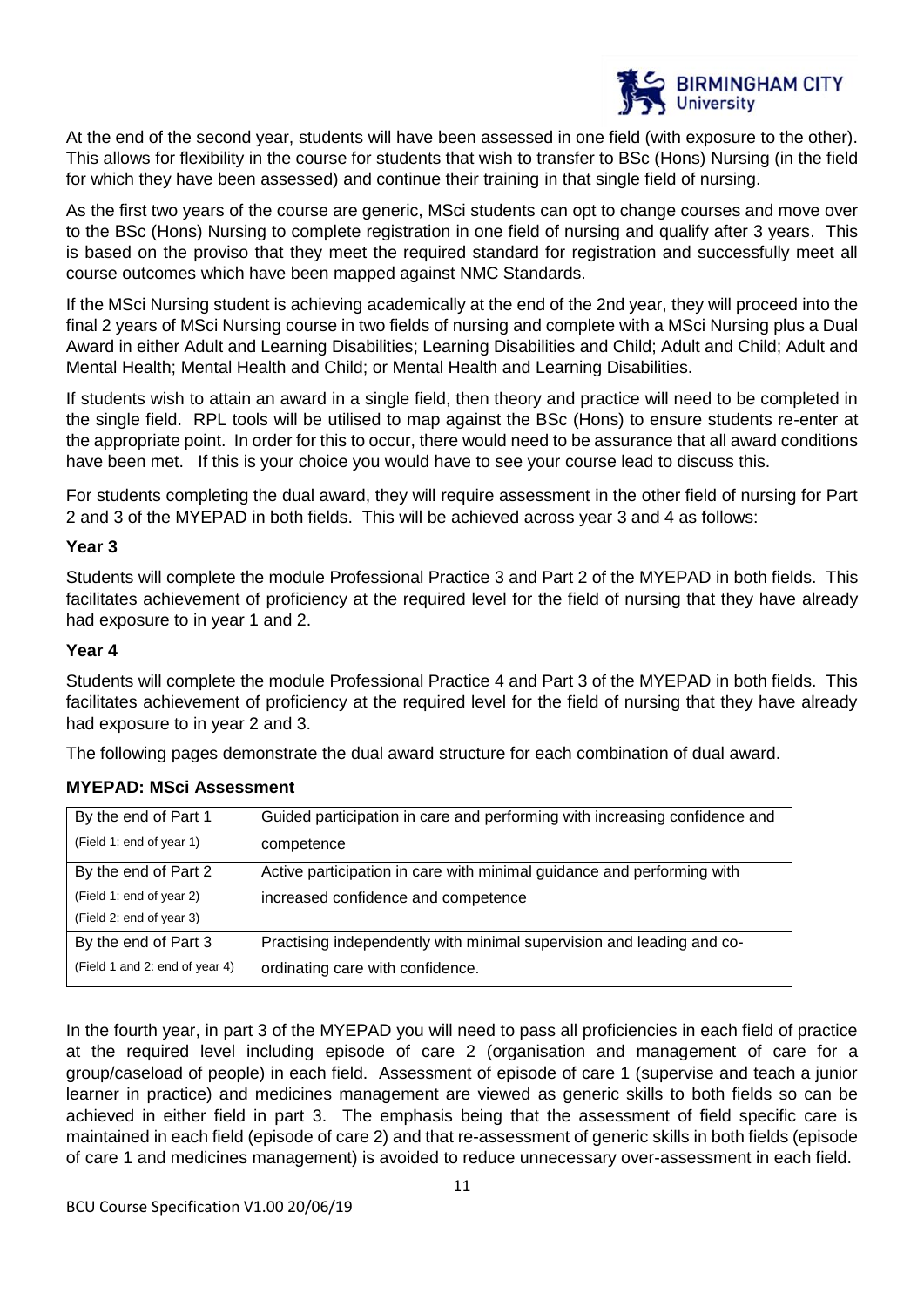

### **Years 3 and 4 – theory practice link**

The alternate flow of field practice placements across years 3 and 4 ensure students can achieve proficiency from an equal proportion of placement time in each field. In these years university modules follow the flow of placements. For professional practice programmes it is logical for theory-based modules to precede practice placements as this facilitates linking theory with practice for the students. In years 3 and 4 there are 3 field placements and 4 modules. As theory-based modules precede each placement this means there is an uneven balance of level 6 and 7 modules (and assessment) for each field across years 3 and 4. However, in this course, a close link between university modules and practice takes precedent and is preferable to an integrated model that has an even number of level 6 and 7 modules – but with no direct link to placements. This practice-driven model ensures a range of assessments at levels 6 and 7 in both fields whilst also maintaining the field to practice link.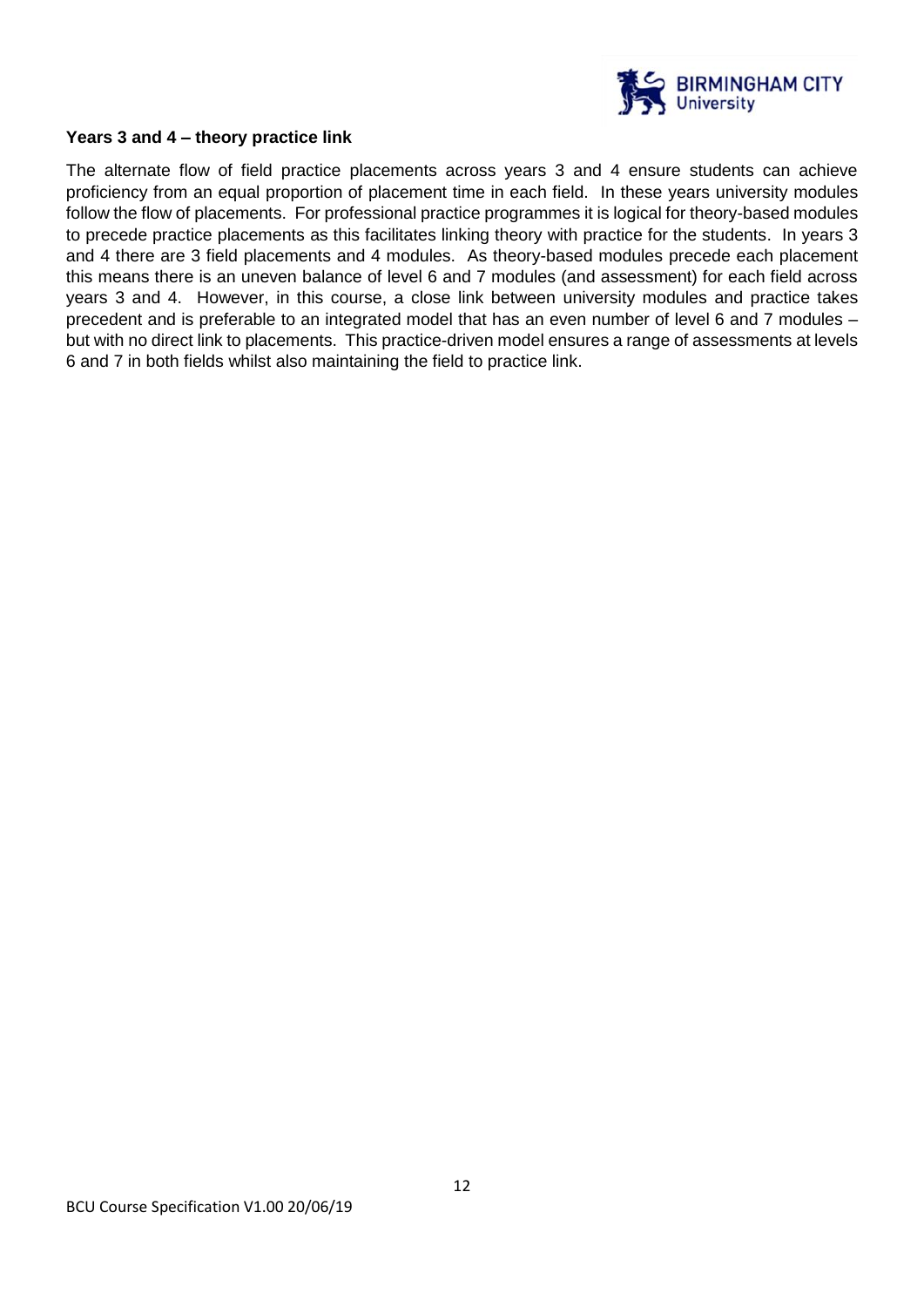

MSci Nursing, BSc (Hons) Nursing integrated flow diagram options

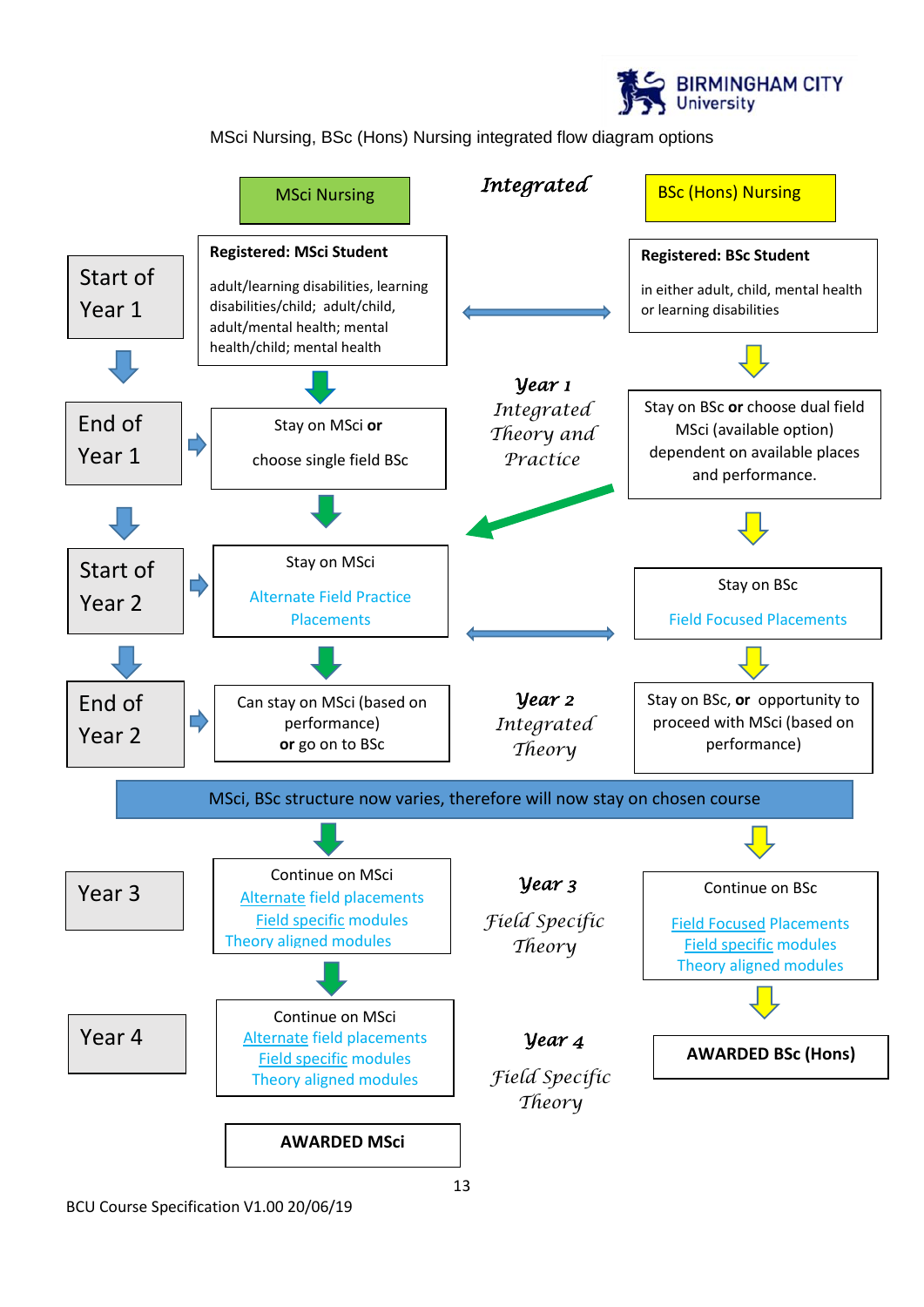

# **Adult/Learning Disabilities**

# **Year 3 Level 6**



**\*A student will complete Part 2 of the MYEPAD in the paired field (having completed one field in year 2)**

# **Year 4 Level 7**

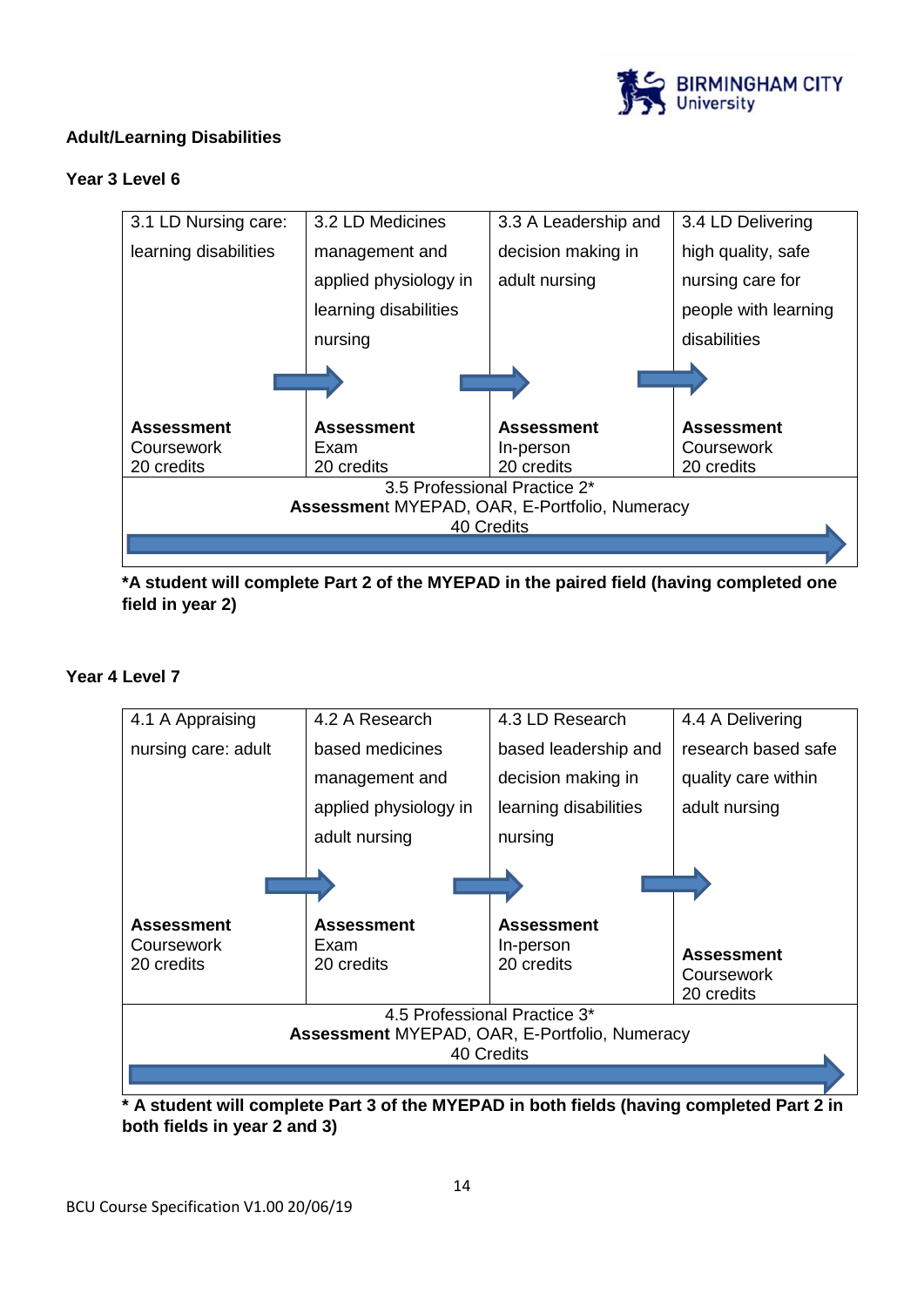

# **Learning Disabilities/Child**

# **Year 3 Level 6**



**\*A student will complete Part 2 of the MYEPAD in the paired field (having completed one field in year 2)**

### **Year 4 Level 7**

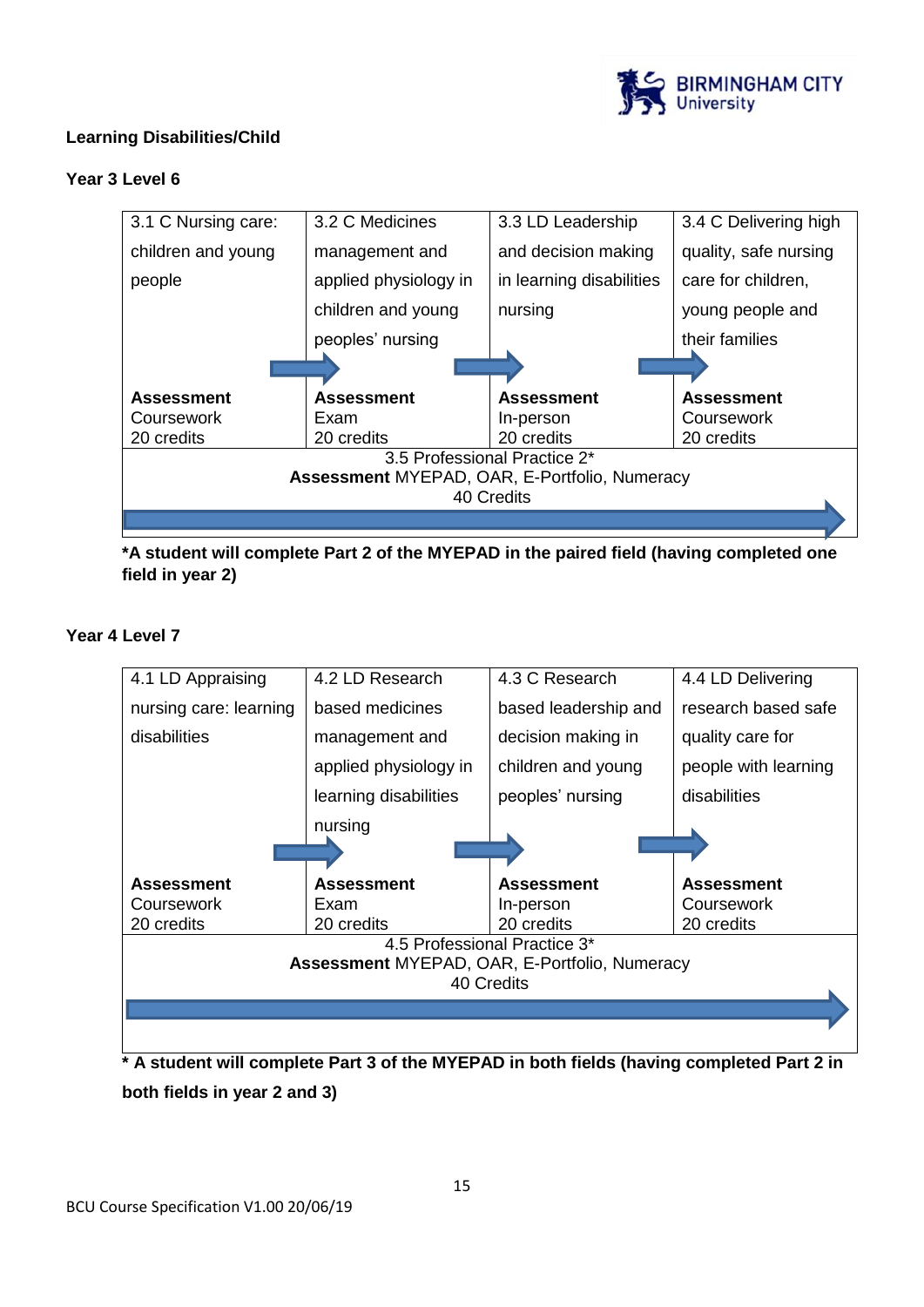

# **Adult/Child**

# **Year 3 Level 6**



# **\*A student will complete Part 2 of the MYEPAD in the paired field (having completed one field in year 2)**

### **Year 4 Level 7**

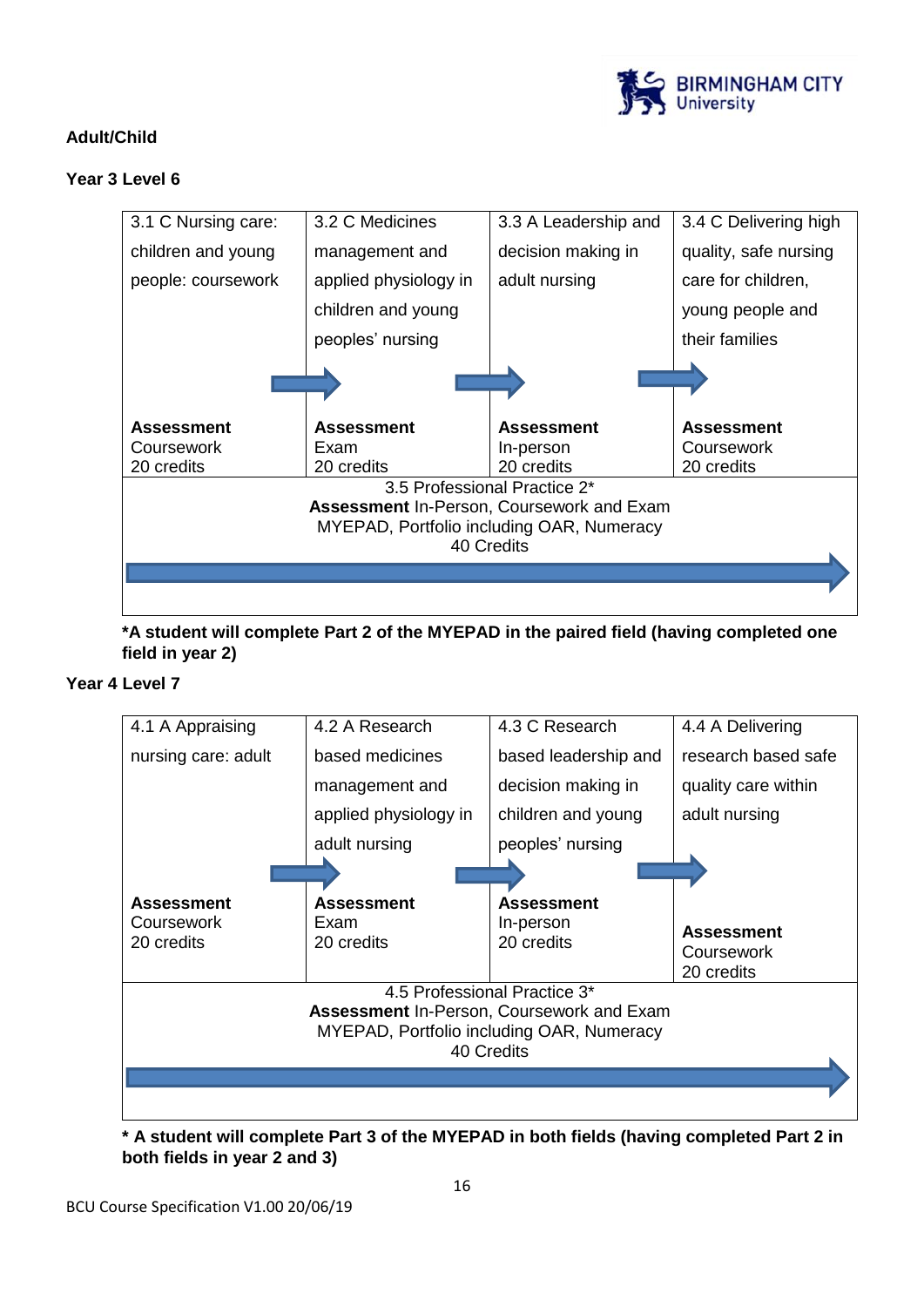

# **Adult/Mental Health**

### **Year 3 Level 6**



**\*A student will complete Part 2 of the MYEPAD in the paired field (having completed one field in year 2)**

### **Year 4 Level 7**

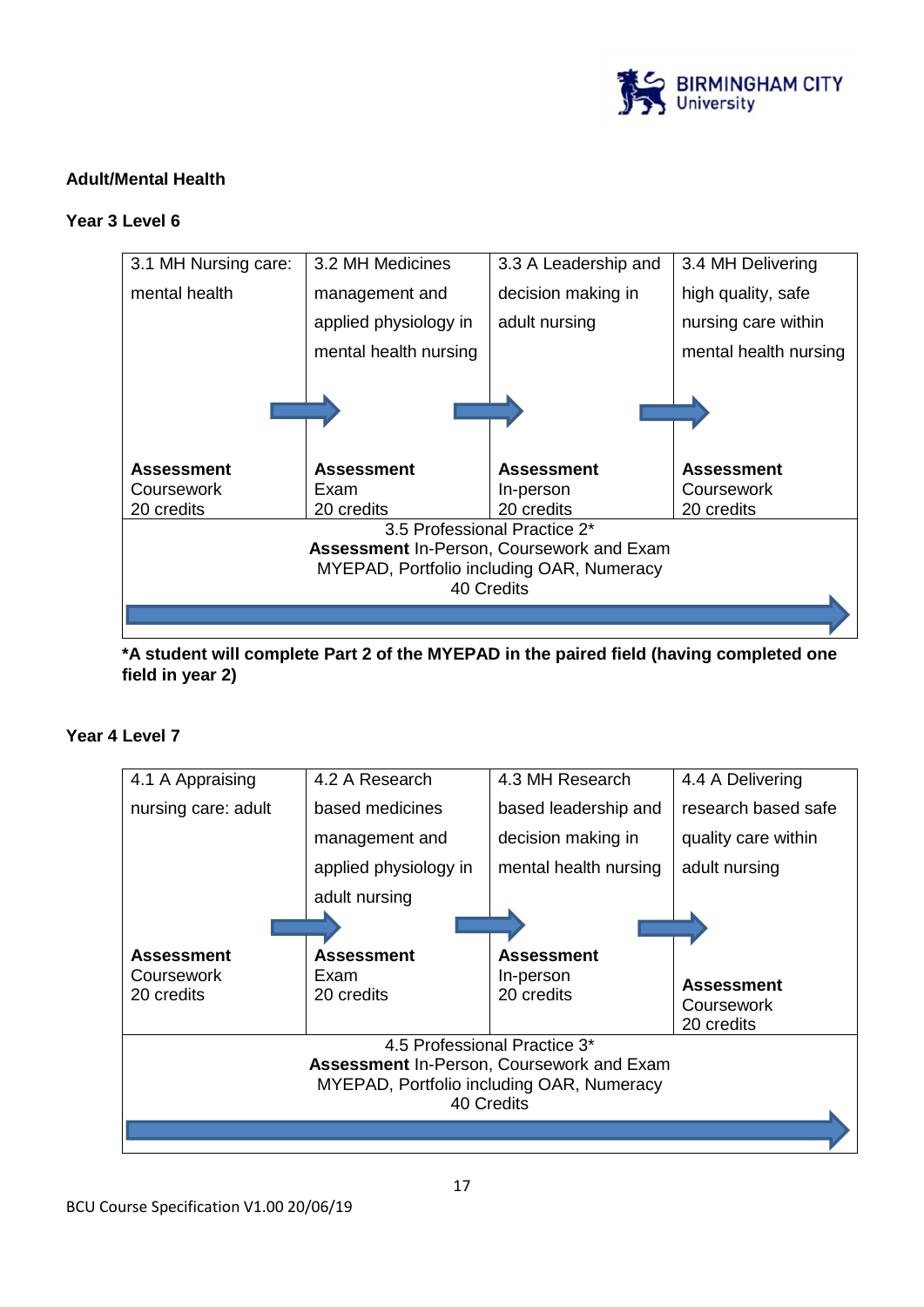

**\* A student will complete Part 3 of the MYEPAD in both fields (having completed Part 2 in both fields in year 2 and 3)**

# **Mental Health/Child**

# **Year 3 Level 6**



\***A student will complete Part 2 of the MYEPAD in the paired field (having completed one field in year 2**

### **Year 4 Level 7**

| nursing care: mental<br>health | based medicines<br>management and             | based leadership and<br>decision making in | research based safe<br>quality care in mental |
|--------------------------------|-----------------------------------------------|--------------------------------------------|-----------------------------------------------|
|                                |                                               |                                            |                                               |
|                                |                                               |                                            |                                               |
|                                | applied physiology in                         | children and young                         | health nursing                                |
|                                | mental health nursing                         | peoples' nursing                           |                                               |
|                                |                                               |                                            |                                               |
|                                |                                               |                                            |                                               |
| <b>Assessment</b>              | <b>Assessment</b>                             | <b>Assessment</b>                          | <b>Assessment</b>                             |
| Coursework                     | Exam                                          | In-person                                  | Coursework                                    |
| 20 credits                     | 20 credits                                    | 20 credits                                 | 20 credits                                    |
|                                |                                               | 4.5 Professional Practice 3*               |                                               |
|                                | Assessment MYEPAD, OAR, E-Portfolio, Numeracy |                                            |                                               |
|                                |                                               | 40 Credits                                 |                                               |
|                                |                                               |                                            |                                               |
|                                |                                               |                                            |                                               |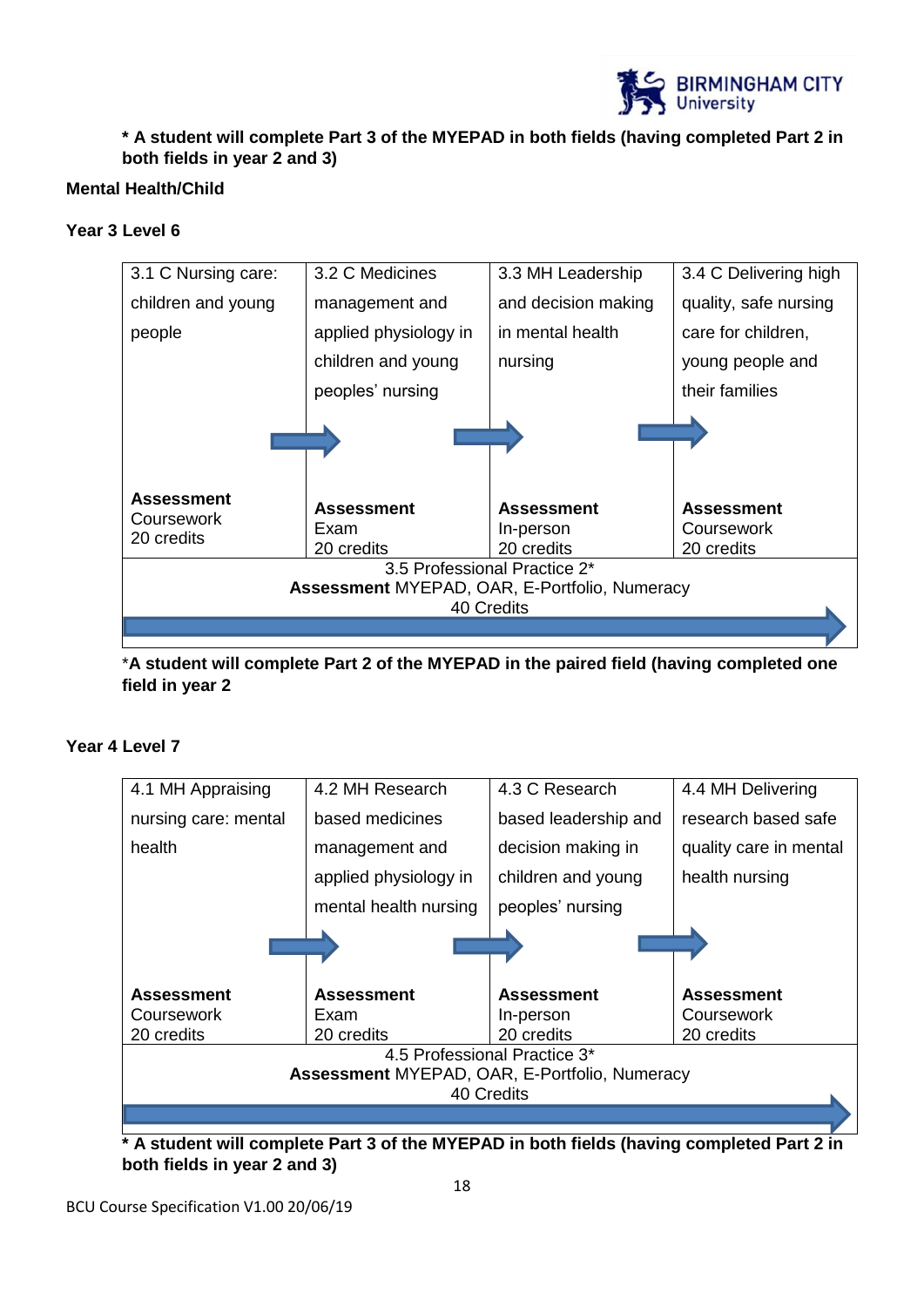

# **Mental Health/ Learning Disabilities**

### **Year 3 Level 6**



\***A student will complete Part 2 of the MYEPAD in the paired field (having completed one field in year 2)**

## **Year 4 Level 7**

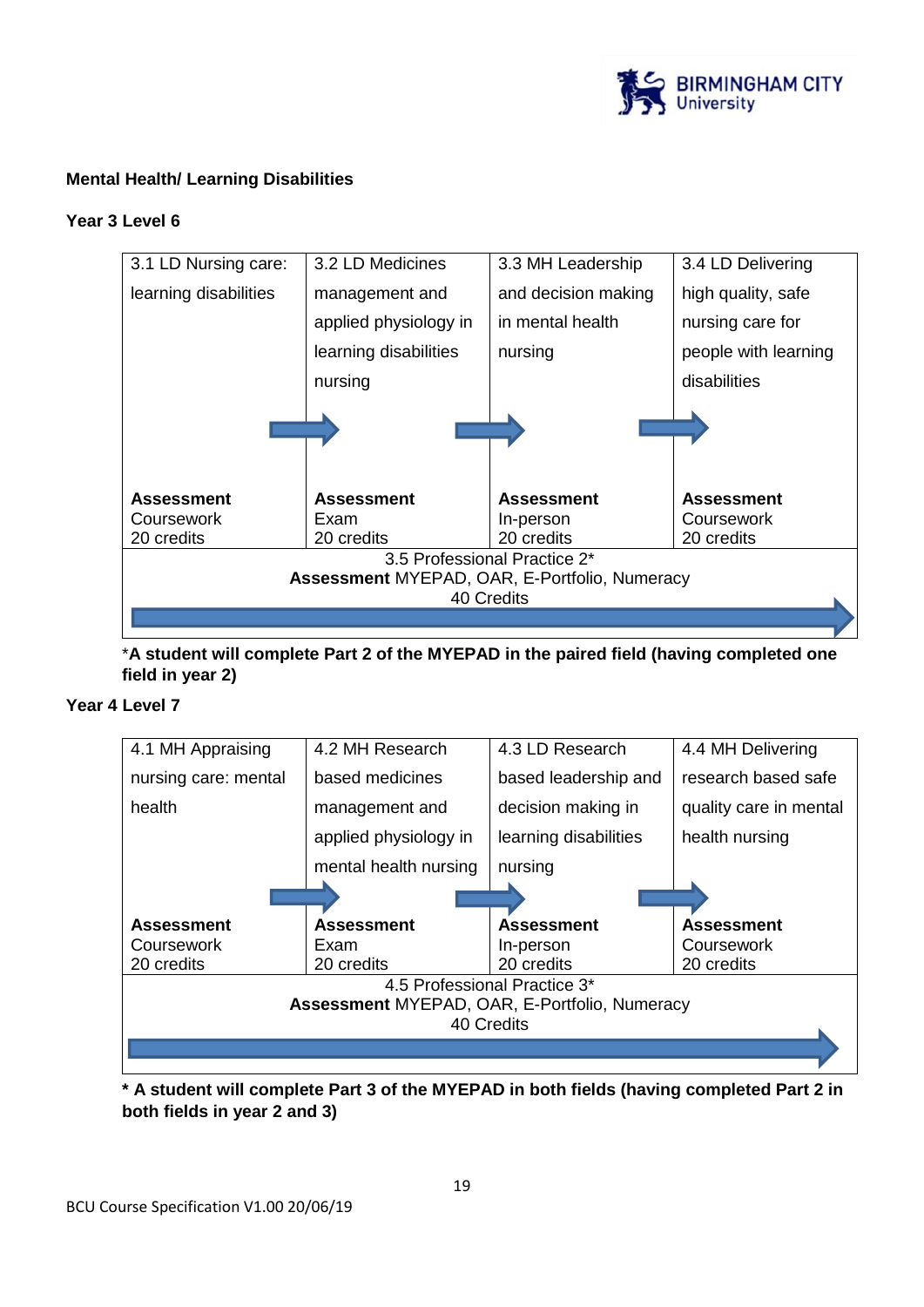

### **13 Overall Student Workload and Balance of Assessment**

In order to meet NMC (2018) requirements there is a minimum of 4600 hours in total with an equal balance of theory and practice, and also an equal weighting in the assessment of theory and practice.

#### **Workload**

**Level 4**

### **16.2% time spent in timetabled teaching and learning activity 728 clinical practice hours in year 1**

| <b>Activity</b>    | <b>Number of Hours</b>                  |
|--------------------|-----------------------------------------|
| Scheduled Learning | 248                                     |
| Directed Learning  | 281                                     |
| Private Study      | 271                                     |
| Total Hours        | 1528 (includes clinical practice hours) |

### **Level 5**

#### **15.3% time spent in timetabled teaching and learning activity 816 clinical practice hours in year 2**

| <b>Activity</b>      | <b>Number of Hours</b>                  |
|----------------------|-----------------------------------------|
| Scheduled Learning   | 248                                     |
| Directed Learning    | 260                                     |
| <b>Private Study</b> | 292                                     |
| Total Hours          | 1616 (includes clinical practice hours) |

#### **Level 6**

### **12.6% time spent in timetabled teaching and learning activity 856 clinical practice hours in year 3**

| <b>Activity</b>           | <b>Number of Hours</b>                  |
|---------------------------|-----------------------------------------|
| <b>Scheduled Learning</b> | 209                                     |
| Directed Learning         | 350                                     |
| <b>Private Study</b>      | 241                                     |
| <b>Total Hours</b>        | 1656 (includes clinical practice hours) |

#### **Level 7**

### **16.5% time spent in timetabled teaching and learning activity 800 clinical practice hours**

| <b>Activity</b>          | <b>Number of Hours</b> |
|--------------------------|------------------------|
| Scheduled Learning       | 264                    |
| <b>Directed Learning</b> | 268                    |